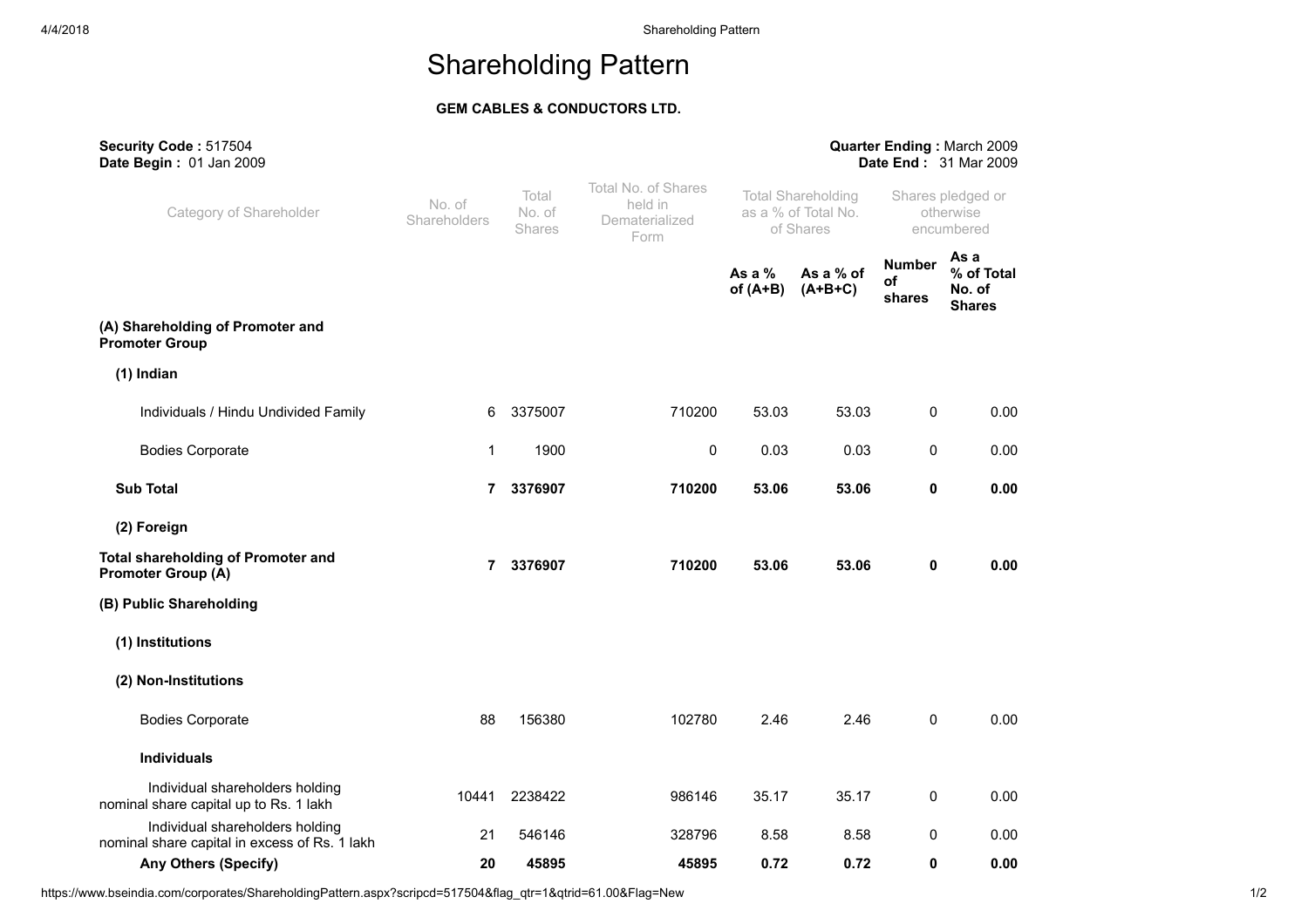#### 4/4/2018 Shareholding Pattern

| Any Other                                                                                  | 20    | 45895   | 45895   | 0.72   | 0.72   | 0 | 0.00 |
|--------------------------------------------------------------------------------------------|-------|---------|---------|--------|--------|---|------|
| <b>Sub Total</b>                                                                           | 10570 | 2986843 | 1463617 | 46.94  | 46.94  | 0 | 0.00 |
| Total Public shareholding (B)                                                              | 10570 | 2986843 | 1463617 | 46.94  | 46.94  | 0 | 0.00 |
| Total $(A)+(B)$                                                                            | 10577 | 6363750 | 2173817 | 100.00 | 100.00 | 0 | 0.00 |
| (C) Shares held by Custodians and against<br>which Depository Receipts have been<br>issued | 0     | 0       | 0       | 0.00   | 0.00   | 0 | 0.00 |
| Total $(A)+(B)+(C)$                                                                        | 10577 | 6363750 | 2173817 | 0.00   | 100.00 | 0 | 0.00 |

#### Notes:

1. For determining public shareholding for the purpose of Clause 40A

2. For definitions of Promoter and Promoter Group, refer to Clause 40A.

3. Public shareholding

Kamesh Yalamarty Director

Click here for Shareholding belonging to the category "Promoter and Promoter Group"

Click here for Shareholding belonging to the category "Public" and holding more than 1% of the Total No. of Shares

Click here for Shareholding belonging to the category "Public" and holding more than 5% of the Total No. of Shares

Click here for Details of Locked-in Shares

Click here for Details of Depository Receipts (DRs)

Click here for Statement showing Holding of Depository Receipts (DRs), where underlying shares are in excess of 1% of the total number of shares.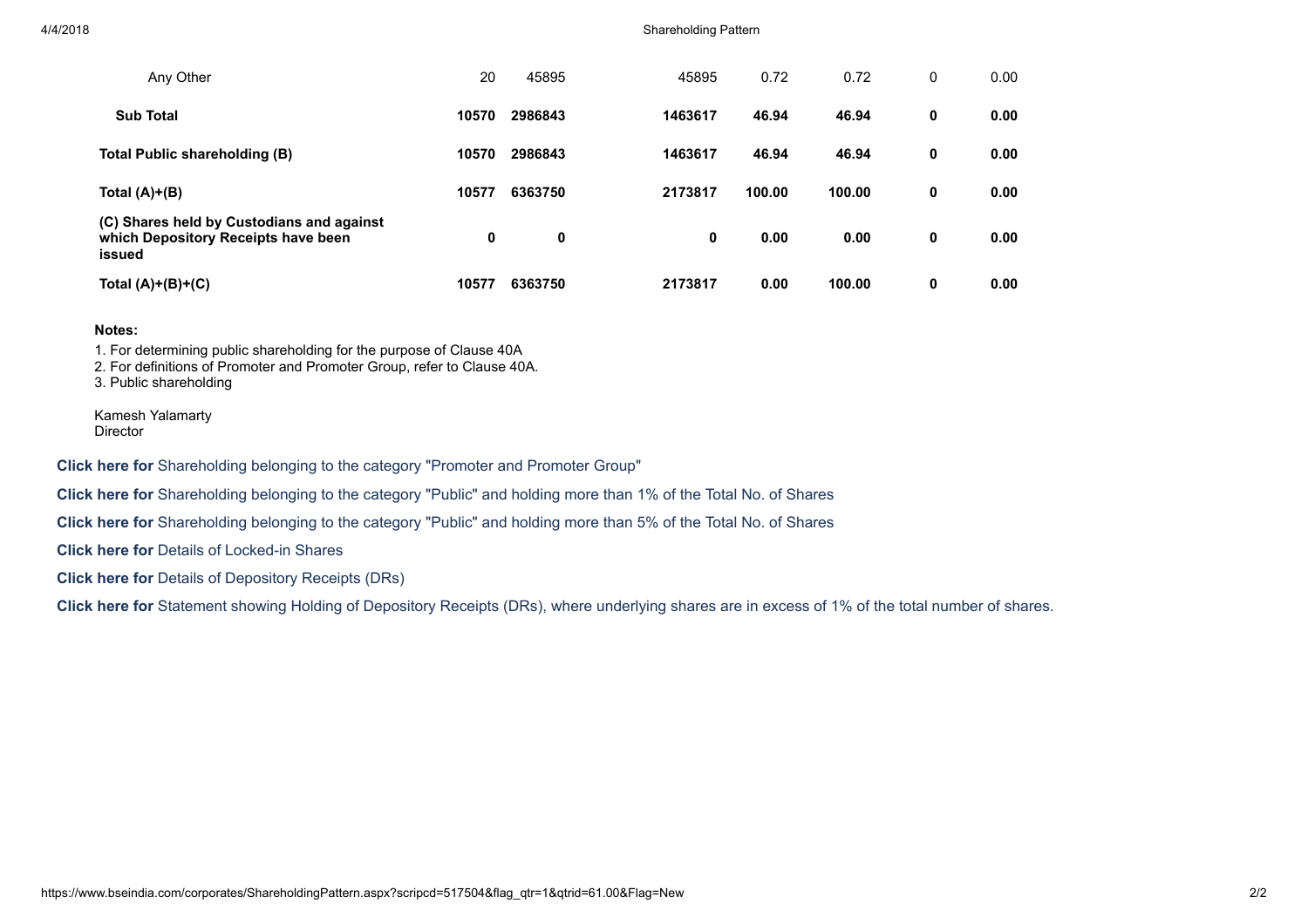

#### GEM CABLES CONDUCTORS LTD

Scrip Code : 517504 Quarter ending : March 2009

#### Shareholding of securities (including shares, warrants, convertible securities) of persons belonging to the category Promoter and Promoter Group

|                |                            | Details of Shares<br>held |                                                             | Encumbered shares (*) |                    | Details of warrants                                                                            |                                  | securities                                                             | Details of convertible                         | Total shares (including<br>underlying shares<br>assuming full conversion<br>of warrants and<br>convertible securities) as<br>a % of diluted share<br>capital |  |
|----------------|----------------------------|---------------------------|-------------------------------------------------------------|-----------------------|--------------------|------------------------------------------------------------------------------------------------|----------------------------------|------------------------------------------------------------------------|------------------------------------------------|--------------------------------------------------------------------------------------------------------------------------------------------------------------|--|
| SI.No.         | Name of the<br>Shareholder | No. of<br>Shares<br>held  | As a %<br>of<br>grand<br>total<br>$(A)$ +<br>$(B)$ +<br>(C) | No                    | As a<br>percentage | As a<br>$%$ of<br>grand<br>total<br>$(A) +$<br>$(B)$ +<br>$(C)$ of<br>sub-<br>clause<br>(I)(a) | Number<br>of<br>warrants<br>held | As a %<br>total<br>number<br>оf<br>warrants<br>of the<br>same<br>class | Number of<br>convertible<br>securities<br>held | As a $%$<br>total<br>number of<br>convertible<br>securities<br>of the<br>same<br>class                                                                       |  |
| 1              | Aaditya<br>Yalamarty       | 3,35,340                  | 5.27                                                        | 0                     | 0.00               | 0.00                                                                                           |                                  |                                                                        |                                                |                                                                                                                                                              |  |
| $\overline{2}$ | Aishwarya<br>Yalamarty     | 3,33,517                  | 5.24                                                        | 0                     | 0.00               | 0.00                                                                                           |                                  |                                                                        |                                                |                                                                                                                                                              |  |
| $\mathfrak{S}$ | Runa<br>Yalamarty          | 11,10,915                 | 17.46                                                       | $\mathsf{O}\xspace$   | 0.00               | 0.00                                                                                           |                                  |                                                                        |                                                |                                                                                                                                                              |  |
| 4              | Kamesh<br>Yalamarty        | 8,84,935                  | 13.91                                                       | $\mathsf{O}$          | 0.00               | 0.00                                                                                           |                                  |                                                                        |                                                |                                                                                                                                                              |  |
| $\overline{5}$ | Aishwarya<br>Yalamarty     | 100                       | 0.00                                                        | $\pmb{0}$             | 0.00               | 0.00                                                                                           |                                  |                                                                        |                                                |                                                                                                                                                              |  |
| 6              | Y Kamesh                   | 7,10,200                  | 11.16                                                       | 0                     | 0.00               | 0.00                                                                                           |                                  |                                                                        |                                                |                                                                                                                                                              |  |
|                | <b>Total</b>               | 33,75,007                 | 53.03                                                       | 0                     | 0.00               | 0.00                                                                                           |                                  |                                                                        |                                                |                                                                                                                                                              |  |

(\*) The term encumbrance has the same meaning as assigned to it in regulation 28(3) of the SAST Regulations, 2011.

https://www.bseindia.com/corporates/shpPromoters\_60.aspx?scripcd=517504&qtrid=61&CompName=GEM%20CABLES%20CONDUCTORS%20LTD%20&QtrName=March%202009 1/2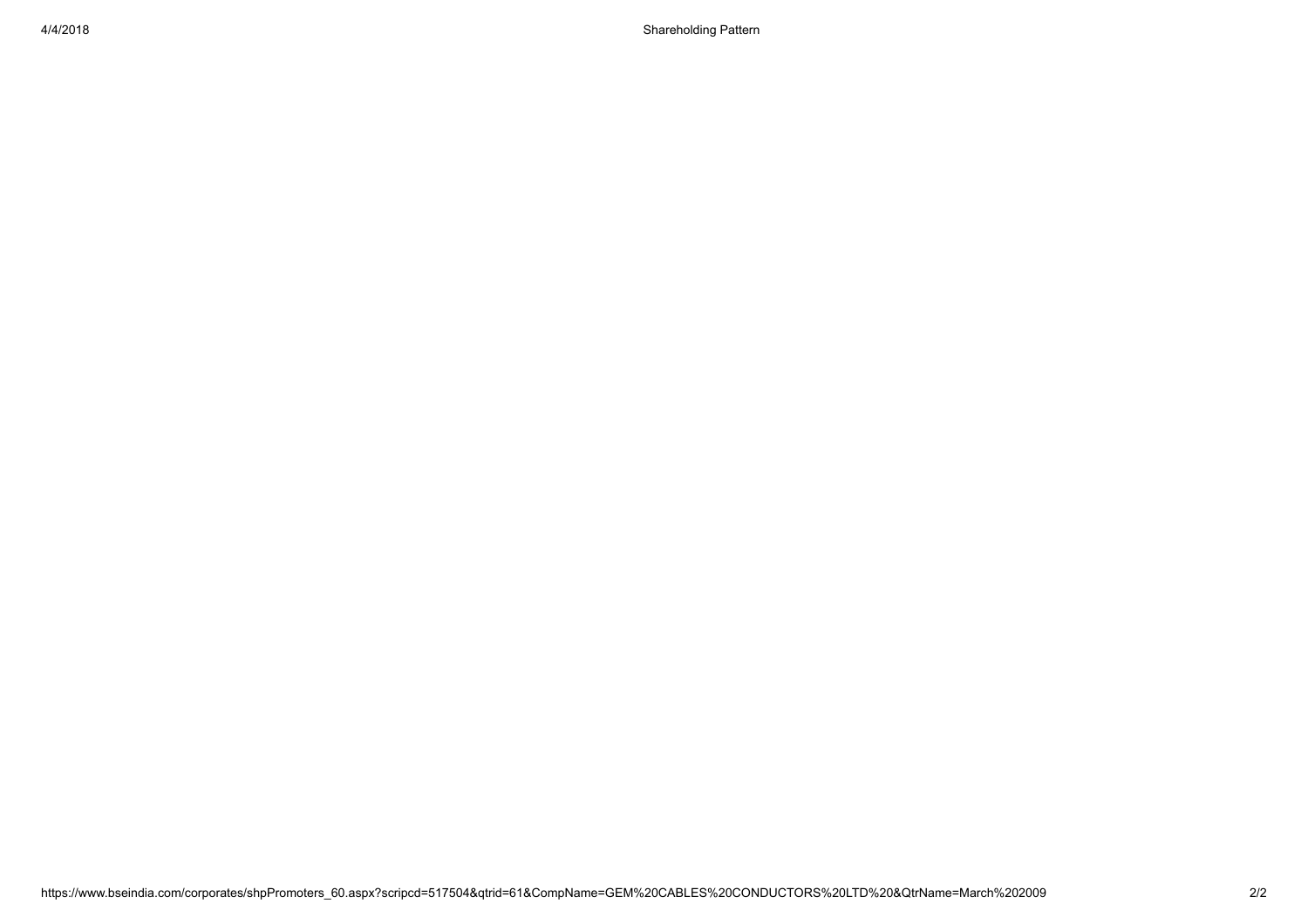

#### GEM CABLES CONDUCTORS LTD

Scrip Code : 517504 Quarter ending : March 2009

#### Shareholding of securities (including shares, warrants, convertible securities) of persons belonging to the category Public and holding more than 1% of the total number of shares

|            |                            |                                 |                                                       | Details of warrants |  | Details of convertible<br>securities |                                                               |                                                |                                                                                 |                                                                                                                                                     |
|------------|----------------------------|---------------------------------|-------------------------------------------------------|---------------------|--|--------------------------------------|---------------------------------------------------------------|------------------------------------------------|---------------------------------------------------------------------------------|-----------------------------------------------------------------------------------------------------------------------------------------------------|
| SI.<br>No. | Name of the<br>Shareholder | No. of<br><b>Shares</b><br>held | Shares<br>as % of<br>Total<br>No. of<br><b>Shares</b> |                     |  | Number<br>оf<br>warrants<br>held     | As a % total<br>number of<br>warrants of<br>the same<br>class | Number of<br>convertible<br>securities<br>held | % w.r.t total<br>number of<br>convertible<br>securities of<br>the same<br>class | Total shares (including underlying<br>shares assuming full conversion of<br>warrants and convertible securities)<br>as a % of diluted share capital |
|            | K Shiva<br>Kumar           | 241200                          | 3.79                                                  |                     |  |                                      |                                                               |                                                |                                                                                 |                                                                                                                                                     |
|            | <b>Total</b>               | 241200                          | 3.79                                                  |                     |  |                                      |                                                               |                                                |                                                                                 |                                                                                                                                                     |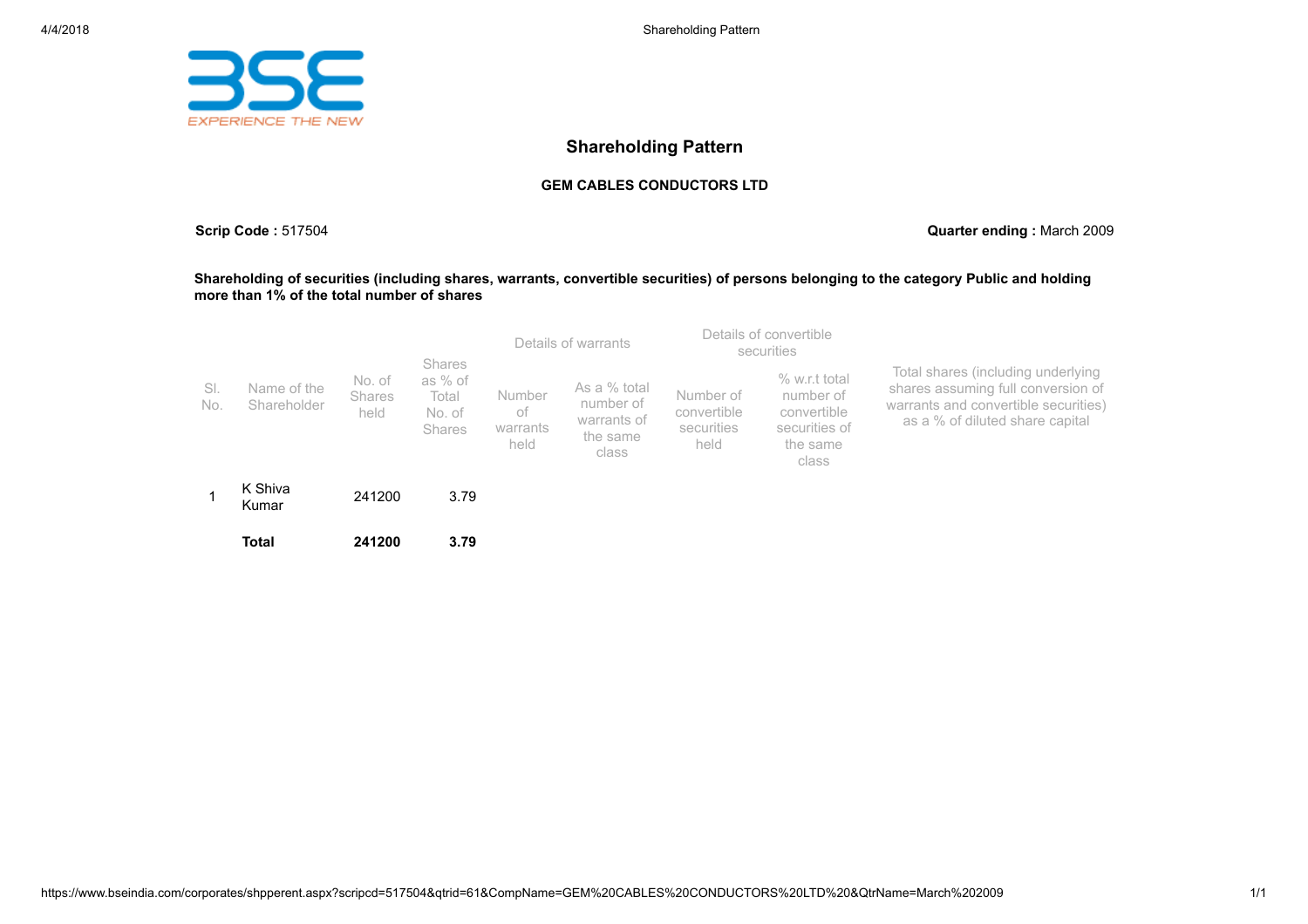



## GEM CABLES CONDUCTORS LTD

Scrip Code : 517504 Quarter ending : March 2009

Shareholding of securities (including shares, warrants, convertible securities) of persons (together with PAC) belonging to the category "Public" and holding more than 5% of the total number of shares of the company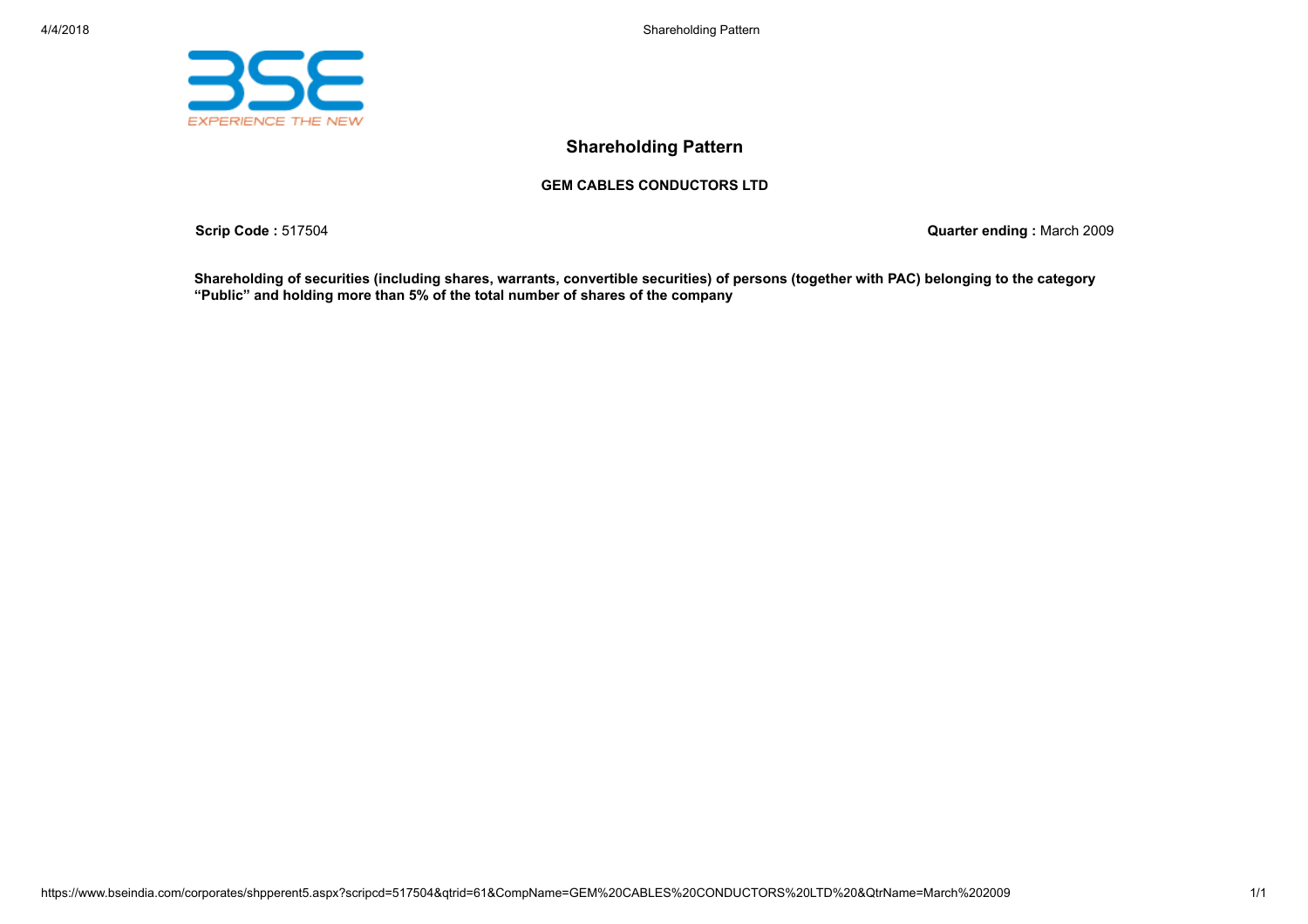

## GEM CABLES CONDUCTORS LTD

| <b>Scrip Code: 517504</b>          |              |                         |               | Quarter ending: March 2009                      |
|------------------------------------|--------------|-------------------------|---------------|-------------------------------------------------|
| <b>Details of Locked-in Shares</b> |              |                         |               |                                                 |
| SI. No.                            |              | Name of the Shareholder | No. of Shares | Locked-in Shares as % of<br>Total No. of Shares |
|                                    | Nil          |                         |               | 0.00                                            |
|                                    | <b>Total</b> |                         |               | 0.00                                            |

https://www.bseindia.com/corporates/shplockedshares.aspx?scripcd=517504&qtrid=61&CompName=GEM%20CABLES%20CONDUCTORS%20LTD%20&QtrName=March%202009 1/1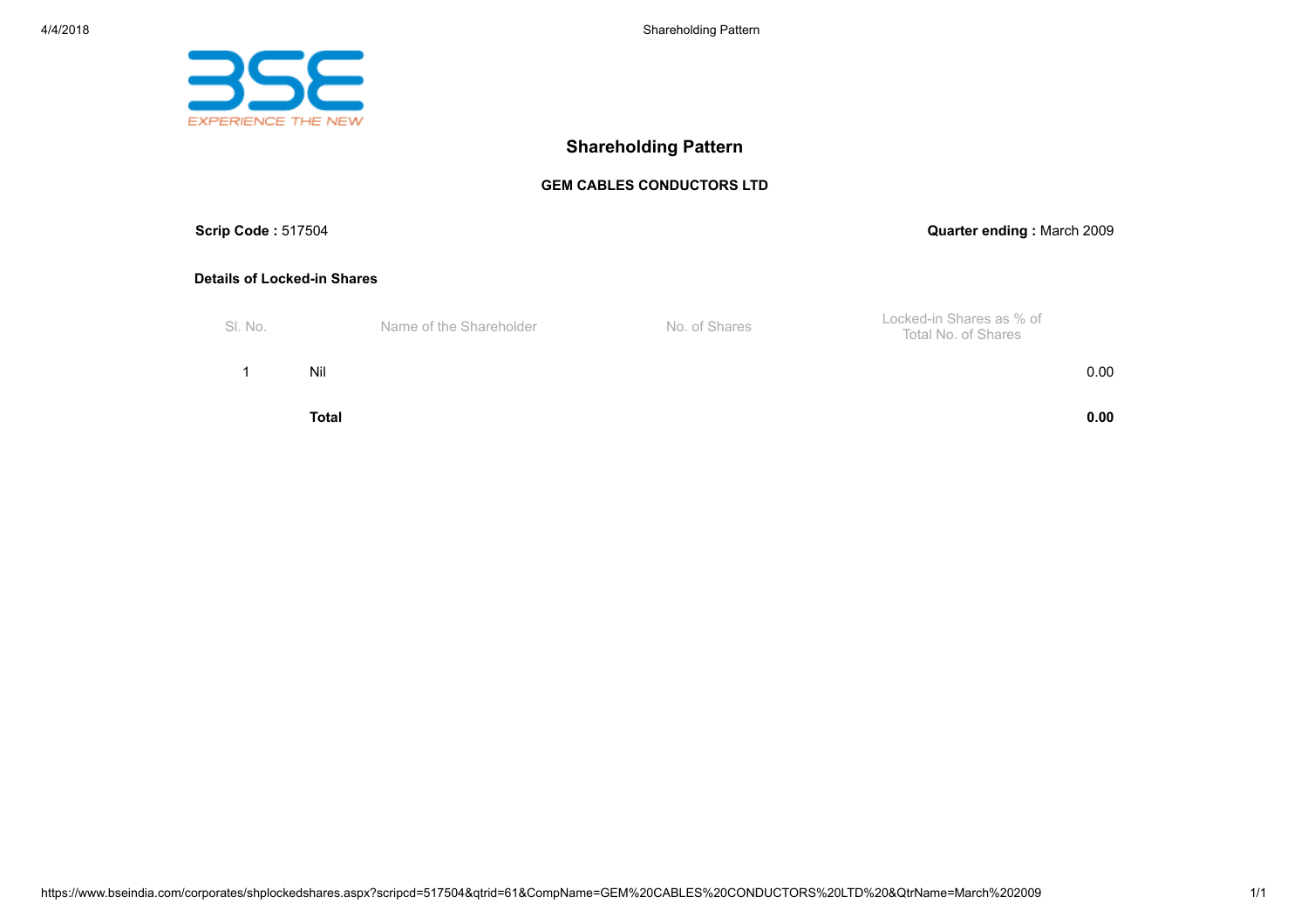

#### GEM CABLES CONDUCTORS LTD

## Scrip Code : 517504 Quarter ending : March 2009

## Details of Depository Receipts (DRs)

| No. | Type of Outstanding DR (ADRs,<br>GDRs. SDRs. etc.) | No. of<br>Outstanding DRs | No. of Shares<br>Underlying<br>Outstanding DRs | Shares Underlying Outstanding DRs as % of<br>Total No. of Shares |
|-----|----------------------------------------------------|---------------------------|------------------------------------------------|------------------------------------------------------------------|
|-----|----------------------------------------------------|---------------------------|------------------------------------------------|------------------------------------------------------------------|

1 Nil 0.00

Total 0.00